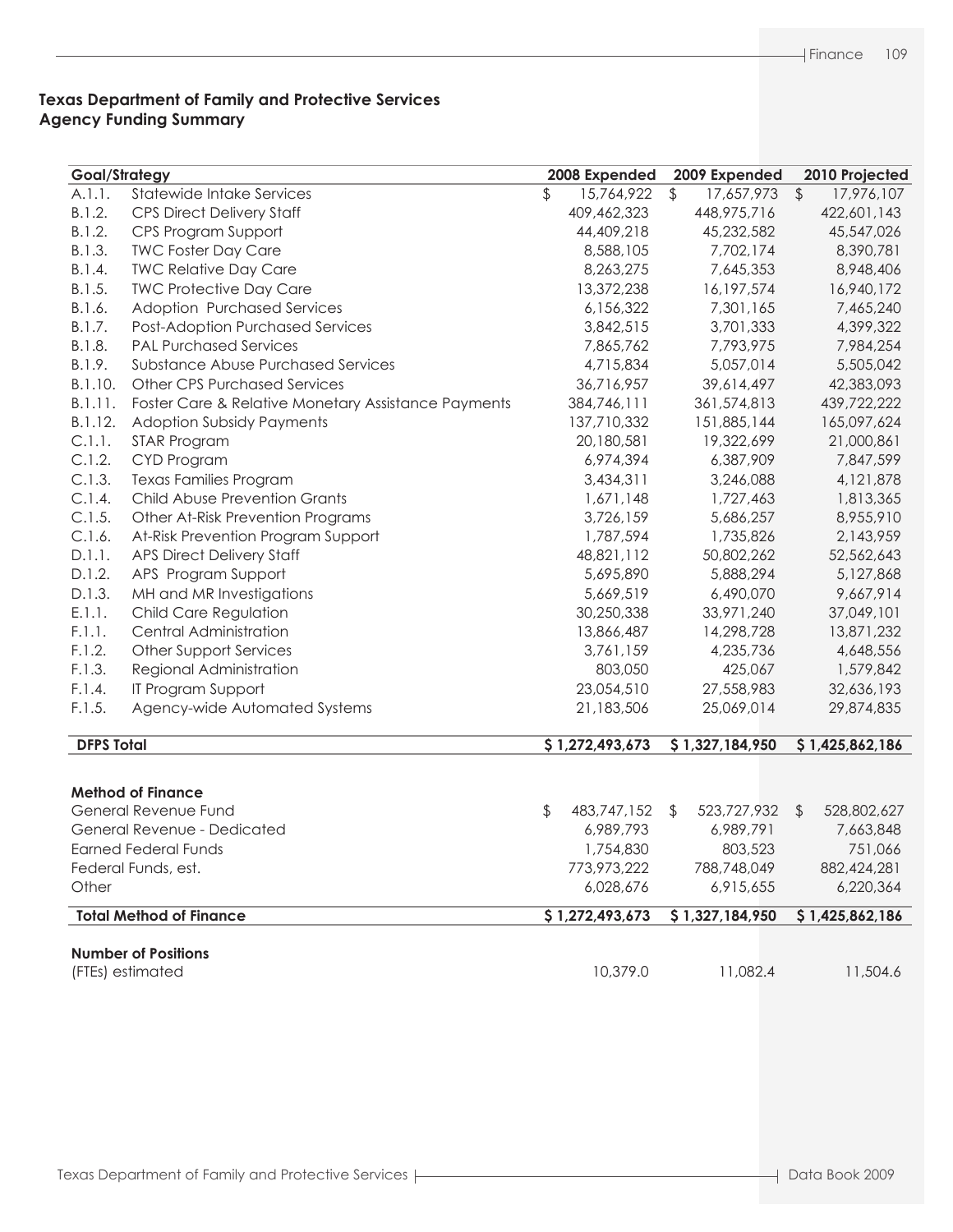| Program      | <b>Subject</b><br>(i.e., Primary Service)                                                                                                                                                                                                                                                                                                                                                                                                                                                                         | <b>Description</b>                                                                                                                                                                                                                                                                                                                                                                                                                                                                                                                                                                                                                                                                                                                                                                                                                                                                                                                    | Payment<br>Type(s) | Primary Number of<br>FY 2009<br><b>Contracts</b> | <b>Number</b><br>of FY 2009<br>Con-<br>tractors | FY 2009<br><b>Expenditures</b><br>(as of<br>9/18/2009 |
|--------------|-------------------------------------------------------------------------------------------------------------------------------------------------------------------------------------------------------------------------------------------------------------------------------------------------------------------------------------------------------------------------------------------------------------------------------------------------------------------------------------------------------------------|---------------------------------------------------------------------------------------------------------------------------------------------------------------------------------------------------------------------------------------------------------------------------------------------------------------------------------------------------------------------------------------------------------------------------------------------------------------------------------------------------------------------------------------------------------------------------------------------------------------------------------------------------------------------------------------------------------------------------------------------------------------------------------------------------------------------------------------------------------------------------------------------------------------------------------------|--------------------|--------------------------------------------------|-------------------------------------------------|-------------------------------------------------------|
|              | <b>Claims Processing</b>                                                                                                                                                                                                                                                                                                                                                                                                                                                                                          | Contracted check writing services for the purpose of processing payment to persons and entities having<br>delivered goods or services to eligible clients and who do not have an existing contract with the<br>Department.                                                                                                                                                                                                                                                                                                                                                                                                                                                                                                                                                                                                                                                                                                            | <b>FS</b>          | 11                                               | $\mathbf{1}$                                    | \$4,329,397                                           |
|              | Extermination                                                                                                                                                                                                                                                                                                                                                                                                                                                                                                     | Treatment of a residence with commercial sprays to remove roaches, ants, spiders, silverfish, fleas, and<br>earwigs, and other insect pests. May include treatment for rodent problems.                                                                                                                                                                                                                                                                                                                                                                                                                                                                                                                                                                                                                                                                                                                                               | <b>FS</b>          | $\mathbf{1}$                                     | $\mathbf{1}$                                    | \$2,800                                               |
|              | <b>Heavy Cleaning</b>                                                                                                                                                                                                                                                                                                                                                                                                                                                                                             | Restoration of a safe living environment by clearing trash, debris, accumulated grime, insects, rodents,<br>animal feces, and dead animals from inside or outside a client's home. Does not include normal<br>housekeeping or home maintenance services.                                                                                                                                                                                                                                                                                                                                                                                                                                                                                                                                                                                                                                                                              | <b>FS</b>          | 24                                               | 20                                              | \$191,307                                             |
|              | Contracted home or office visits by a physician, psychiatrist, registered nurse, or other health professional<br>to evaluate a client's capacity to consent, mental health condition, and need for treatment. May also<br>Medical and<br>include home and/or office visits by a psychologist to evaluate the client's mental status and<br><b>Mental Health</b><br>competency. The service must include provision of a written assessment, consultation to the caseworker,<br>Assessments<br>and court testimony. |                                                                                                                                                                                                                                                                                                                                                                                                                                                                                                                                                                                                                                                                                                                                                                                                                                                                                                                                       | FS.                | 21                                               | 18                                              | \$233,486                                             |
| APS          | Money<br>Management                                                                                                                                                                                                                                                                                                                                                                                                                                                                                               | Paying bills, budgeting, and managing financial affairs for a client who needs assistance with these tasks.<br>This must include services of a representative payee, who is accountable to the source of income (Social<br>Security or Veteran's Administration).                                                                                                                                                                                                                                                                                                                                                                                                                                                                                                                                                                                                                                                                     | FS.                | 5                                                | 3                                               | \$2,900                                               |
|              | On-going Service<br>Support                                                                                                                                                                                                                                                                                                                                                                                                                                                                                       | Services provided by a community agency staff to ensure the health and safety of clients and provide<br>access to available community services. Services include, but are not limited to, arranging for and<br>transporting clients to medical appointments, assisting clients with payment of bills, and financial<br>management, contacting resources to obtain emergency assistance, and assisting clients with<br>applications for Food Stamps, Social Security, and other benefits. On-going support services cannot be<br>used for the initiation of the investigation, initial face-to-face visit, collateral investigative contacts,<br>assessment, or service plan development.                                                                                                                                                                                                                                              | CR; FS             | 8                                                | 3                                               | \$60,178                                              |
|              | <b>Personal Assistance</b><br>Care                                                                                                                                                                                                                                                                                                                                                                                                                                                                                | Regular, non-skilled, non-technical service provided in a client's home by a licensed home and<br>community support services agency. Tasks performed for the client may involve basic tasks, which include<br>personal care, housekeeping, meal preparation, and other activities of daily living; high-risk clients may<br>also need assistance with transferring into or out of bed, chair, or toilet, eating, getting to or using the<br>toilet, taking self-administered medication, preparing a meal, etc. Additionally, if the caseworker<br>determines that there is a high likelihood that the client's health, safety, or well-being would be<br>jeopardized if the services were not provided on a single given shift, and if no one else can be identified<br>by the caseworker as being capable or willing to provide the needed assistance, services for high-risk<br>clients may be required outside normal work hours. | FS.                | 17                                               | 17                                              | \$231,556                                             |
|              | Program Direct<br>Purchases (PDPs)                                                                                                                                                                                                                                                                                                                                                                                                                                                                                | Individual purchase orders less than \$2,000 issued to service providers who do not have an existing<br>contract with the Department.                                                                                                                                                                                                                                                                                                                                                                                                                                                                                                                                                                                                                                                                                                                                                                                                 | FP                 | 270                                              | 259                                             | \$793,727                                             |
|              | Purchase Order for<br>(POPS)                                                                                                                                                                                                                                                                                                                                                                                                                                                                                      | Placement Services Emergency short term residential care.                                                                                                                                                                                                                                                                                                                                                                                                                                                                                                                                                                                                                                                                                                                                                                                                                                                                             | <b>RBP</b>         | 196                                              | 145                                             | \$533,370                                             |
|              | Transportation                                                                                                                                                                                                                                                                                                                                                                                                                                                                                                    | Transportation of a client to and from medical appointments, placements, or community agency or<br>governmental offices to secure resources. Depending on the impairment of the client, transportation may<br>be provided by ambulance, taxi, or private automobile with escort.                                                                                                                                                                                                                                                                                                                                                                                                                                                                                                                                                                                                                                                      | FS                 | $\mathbf{1}$                                     | $\mathbf{1}$                                    | \$11,855                                              |
| <b>TOTAL</b> |                                                                                                                                                                                                                                                                                                                                                                                                                                                                                                                   |                                                                                                                                                                                                                                                                                                                                                                                                                                                                                                                                                                                                                                                                                                                                                                                                                                                                                                                                       | <b>TOTAL</b>       | 554                                              | 468                                             | \$6,390,577                                           |

# **Primary Payment Types**<br>
CR Cost Reimburse

CR Cost Reimbursement<br>FP Fixed Price

- FP Fixed Price<br>FS Fee for Serv
- 

FS Fee for Service<br>RBP Rate Based Pay RBP Rate Based Payment<br>NA Does Not Apply

Does Not Apply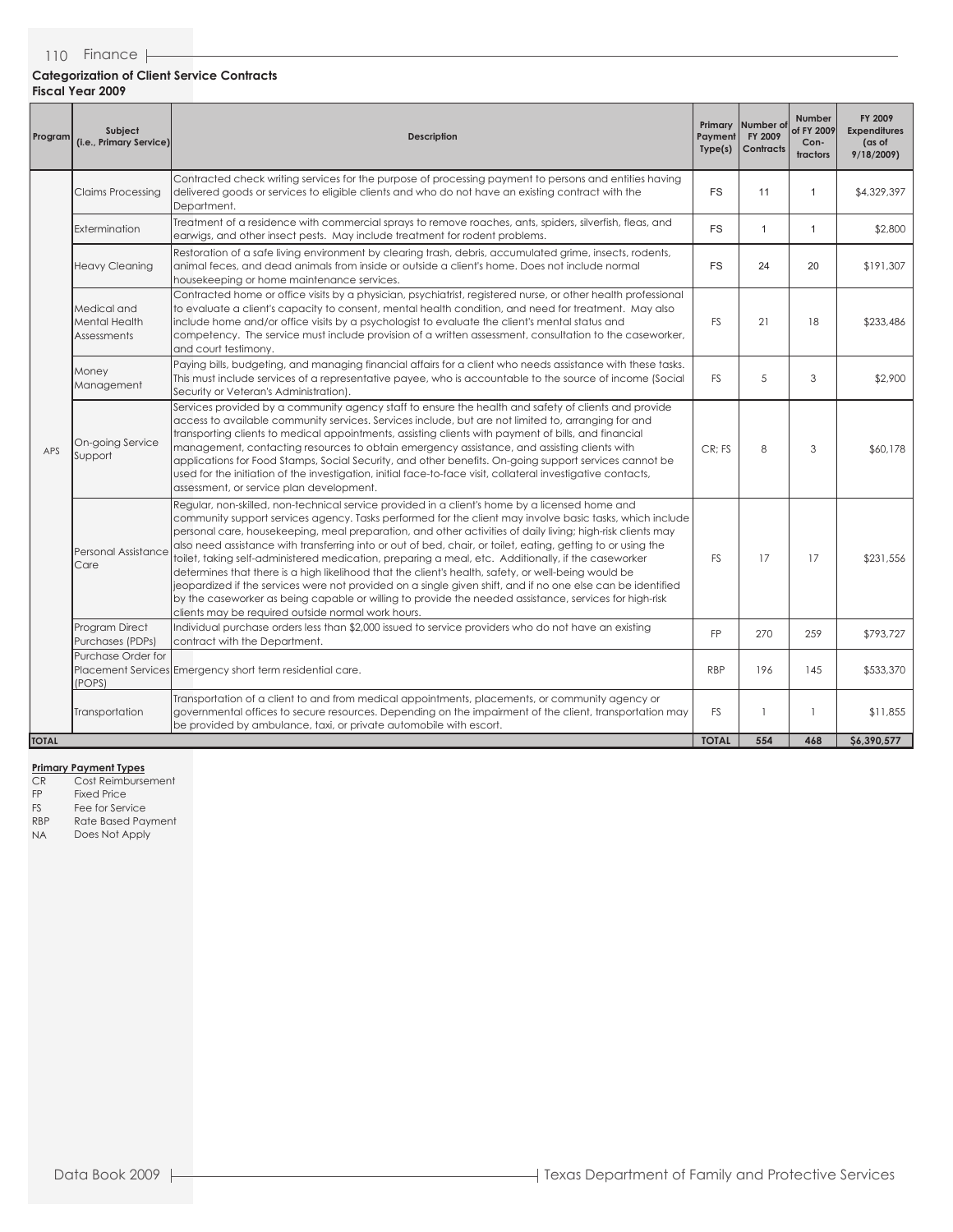| Program      | Subject<br>(i.e., Primary Service)                                | Description                                                                                                                                                                                                                                                                                                                                                                                                                                         | Payment<br>Type(s) | Primary Number of<br>FY 2009<br>Contracts | Number<br>of FY 2009<br>Con-<br>tractors | FY 2009<br><b>Expenditures</b><br>(as of<br>9/18/2009 |
|--------------|-------------------------------------------------------------------|-----------------------------------------------------------------------------------------------------------------------------------------------------------------------------------------------------------------------------------------------------------------------------------------------------------------------------------------------------------------------------------------------------------------------------------------------------|--------------------|-------------------------------------------|------------------------------------------|-------------------------------------------------------|
|              | Adoption                                                          | Services include: placing the child with an adoptive family; developing an adoption service plan; post-placement<br>supervision of the adoption placement; assisting the adoptive family and their attorney in the completion of the<br>adoption consummation process; and financial assistance, when applicable.                                                                                                                                   | CR: FS             | 144                                       | 143                                      | \$7,593,235                                           |
|              | Claims Processing                                                 | Contracted check writing services for the purpose of processing payment to persons and entities having delivered<br>goods or services to eligible clients.                                                                                                                                                                                                                                                                                          | CR; FS             | 23                                        | 11                                       | \$1,223,482                                           |
|              | Community and<br>Parent Group                                     | Services with councils, associations, and organizations to develop and expand the activities of groups that promote<br>services to abused and neglected children or their caregivers.                                                                                                                                                                                                                                                               | CR                 | 48                                        | 45                                       | \$421,025                                             |
|              | Assessment                                                        | CPS Forensic Medical Developed to create a statewide resource to improve CPS' access to medical professionals that have expertise in<br>the diagnosis of child abuse or neglect. Access to such expertise is intended to support CPS staff in making decisions<br>relating to the presence/absence of child abuse/neglect during CPS investigations.                                                                                                | <b>CR</b>          | $\mathbf{1}$                              | $\mathbf{1}$                             | \$1,951,591                                           |
|              | Drug Testing                                                      | Substance abuse testing for clients when/if the worker has reason to believe the client has a substance abuse<br>problem and the client denies the problem and/or refuses to participate in substance abuse assessment and/or<br>treatment.                                                                                                                                                                                                         | <b>FS</b>          | 21                                        | 11                                       | \$3,361,495                                           |
|              | Evaluation &<br>Treatment                                         | Services include assessment and evaluation, treatment planning, treatment, individual, group, and family therapy.                                                                                                                                                                                                                                                                                                                                   | CR; FS             | 552                                       | 461                                      | \$23,158,503                                          |
|              | Family Group<br>Decision-Making                                   | Family group decision-making is one method of case planning used to ensure effective permanency plans for<br>children. The service consists of a meeting of parents, other relatives and close friends of the family to discuss<br>possible relative or fictive placement of the child. The process emphasizes the family's responsibility to care for their<br>children, and encourages families to connect with others who can help support them. | CR; FS             | 9                                         | 5                                        | \$1,289,908                                           |
|              | Family-Based Safety<br>Services                                   | Services provided to families and children in their own homes to: protect the children from abuse/neglect; help the<br>family reduce the risk of abuse or neglect; and either avert the removal of the children from their home to protect<br>them from abuse or neglect, or make it possible for the children to return home and live there safely after DFPS has<br>removed them and placed them in temporary substitute care.                    | CR                 | 11                                        | 9                                        | \$1,391,307                                           |
|              | Homemaker                                                         | Services provided to children and families in their homes by trained and supervised homemakers and hospital sitting<br>services requiring 24-hour care of children by trained and supervised hospital sitters during a child's hospital stay.                                                                                                                                                                                                       | CR; FS             | 18                                        | 16                                       | \$1,251,530                                           |
|              | Care                                                              | Intermittent Alternate Provides temporary relief to foster families with children in the conservatorship of DFPS by allowing substitute child-<br>care services from an alternate caregiver.                                                                                                                                                                                                                                                        | <b>FS</b>          | 510                                       | 504                                      | \$51,270                                              |
|              | Other                                                             | Critical Incident Stress Debriefing Services; Home Screenings/Assessments/HSEGH; Intake Case Management<br>Services; Interstate Compact for Placement of Children; Mentoring Services; Regional PAL Teen Conference;<br>Reintegration Project for Wraparound Services; Special State Office CPS Project; Supervised Visitation; TJPC Foster<br>Care IV-E; TWC - Child Care Licensing Funding                                                        | CR; FS             | 63                                        | 42                                       | \$13,639,631                                          |
| <b>CPS</b>   | Post-adoptive<br>Services                                         | Services are provided to an adoptive family to help the adopted child and the family adjust to the adoption; cope<br>with any history of abuse or neglect in the child's background; cope with mental health issues the child may have;<br>and avoid permanent or long-term removal of children from the family.                                                                                                                                    | CR; FS             | 12                                        | 9                                        | \$3,829,818                                           |
|              | Preparation for Adult<br>Living                                   | Services provided to prepare youth for adult life when they leave foster care. Services, benefits, resources, and<br>supports provided to help youth become healthy, productive adults. The program makes efforts to connect youth<br>to community resources they will need in adulthood.                                                                                                                                                           | CR; FS             | 33                                        | 27                                       | \$5,300,459                                           |
|              | Program Direct<br>Purchases (PDPs)                                | Individual purchase orders less than \$2,000.                                                                                                                                                                                                                                                                                                                                                                                                       | <b>FP</b>          | 3                                         | 3                                        | \$15,507                                              |
|              | Service Levels System                                             | A system of assessing a child's needs when he/she comes into care with DFPS. Levels of care (basic, moderate,<br>specialized and intense) determine type of placement and daily child care reimbursement rate. DFPS staff may<br>authorize Basic level only. For those children who need more than basic care, a third-party contractor must<br>determine level of care.                                                                            |                    | $\mathbf{1}$                              | $\mathbf{1}$                             | \$1,184,652                                           |
|              | Title IV-E (Child<br>Welfare Financial)<br><b>Funded Services</b> | A contract with a county government to establish and maintain a child welfare board and reimburse that county for<br>eligible Title IV-E expenditures for the child welfare board and/or foster children.                                                                                                                                                                                                                                           | CR                 | 61                                        | 59                                       | \$973,708                                             |
|              | Title IV-E (CWB - Non-<br>financial)                              | A contract with a county government to establish and maintain a child welfare board and to provide for a county-<br>wide, jointly financed (with no expenditure reimbursement component), and state administered program of child<br>protection.                                                                                                                                                                                                    | <b>NA</b>          | 80                                        | 79                                       | \$0                                                   |
|              | Title IV-E (Legal)<br><b>Funded Services</b>                      | A contract with a county government to reimburse the county for eligible Title IV-E legal expenses.                                                                                                                                                                                                                                                                                                                                                 | CR                 | 65                                        | 43                                       | \$3,375,669                                           |
|              | Title IV-E (University)<br><b>Funded Services</b>                 | To develop and implement contracts with accredited educational institutions to provide short-term professional<br>training to CPS staff, prospective and current foster and adoptive parents, and members of the staff of state-<br>licensed and state-approved child-care institutions providing care to foster and adopted children.                                                                                                              |                    | 16                                        | 13                                       | \$3,867,640                                           |
|              | Training                                                          | Training<br>Interagency Contract with the Texas Workforce Commission that provides protective, Title IV-E foster, other foster,                                                                                                                                                                                                                                                                                                                     | CR                 | $\mathbf{1}$                              | $\mathbf{1}$                             | \$136,599                                             |
|              | <b>TWC Child Care</b>                                             | and relative caregiver day care through Child Care Development Funds.                                                                                                                                                                                                                                                                                                                                                                               | FS                 | $\mathbf{1}$                              | $\mathbf{1}$                             | \$33,165,511                                          |
|              | <b>TYC Foster Care</b><br>IV-E                                    | Interagency Contract for children in the custody of TYC that meet the federal guidelines for Title IV-E eligibility for<br>foster care services and the associated administrative costs of the agency.                                                                                                                                                                                                                                              | CR                 | $\mathbf{1}$                              | $\mathbf{1}$                             | \$1,086,634                                           |
|              | Unaccompanied<br>Refugee Minor                                    | Contracted services for children referred by the Office of Refugee & Resettlement, including group home<br>placement, educational assistance to include English as a second language, and Preparation for Adult Living.                                                                                                                                                                                                                             | CR                 | $\overline{4}$                            | $\overline{4}$                           | \$106,055                                             |
| <b>TOTAL</b> |                                                                   |                                                                                                                                                                                                                                                                                                                                                                                                                                                     | <b>TOTAL</b>       | 1678                                      | 1489                                     | \$108,375,230                                         |

**Primary Payment Types**

CR Cost Reimbursement

FP Fixed Price<br>FS Fee for Serv

FS Fee for Service<br>RBP Rate Based Pay Rate Based Payment

NA Does Not Apply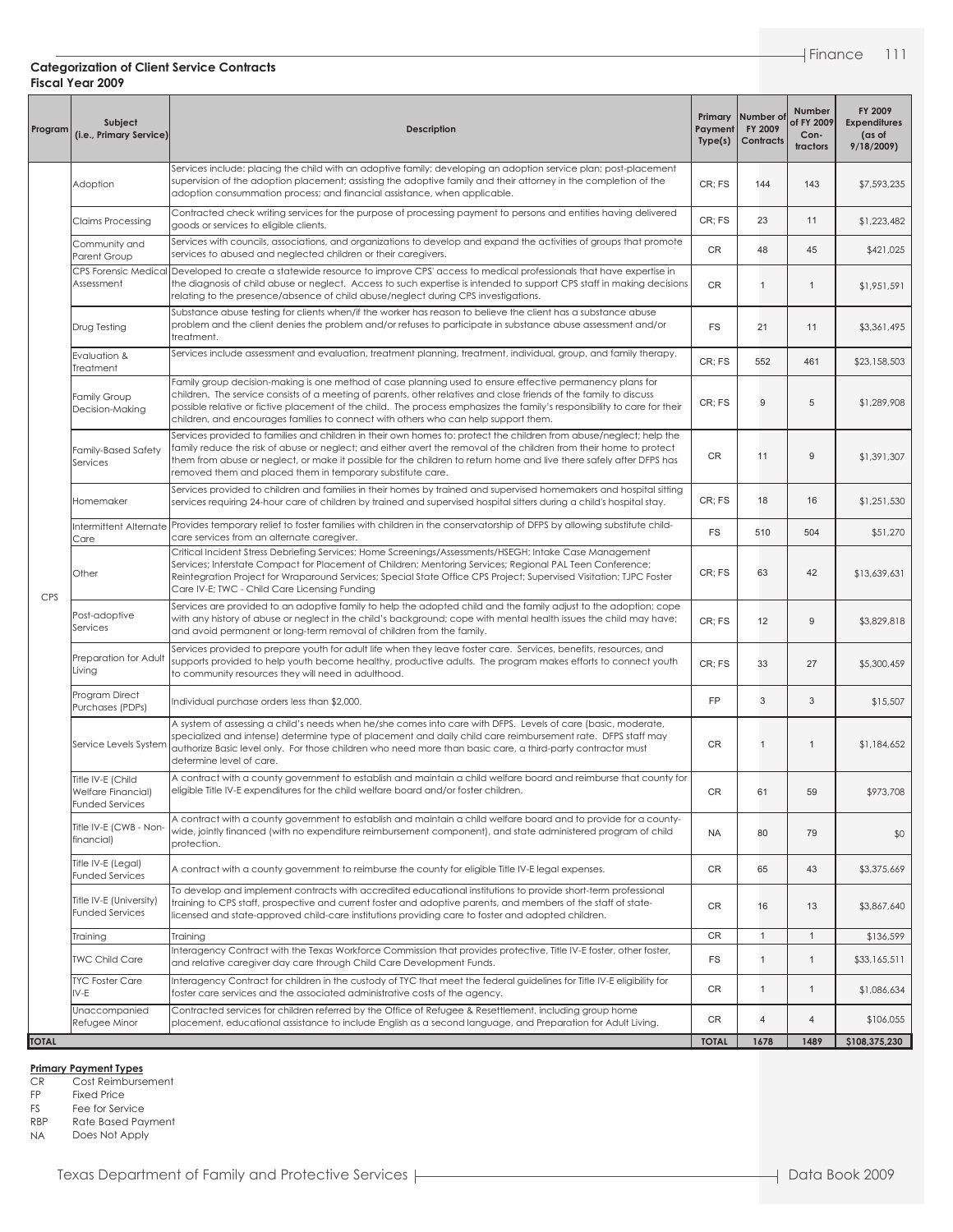| Program      | Subject<br>(i.e., Primary Service)                                                                                                                                                                         | Payment<br><b>Description</b><br>Type(s)                                                                                                                                                                                                                                                                                                                                                                                                          |              | Primary Number of<br>FY 2009<br><b>Contracts</b> | <b>Number</b><br>of FY 2009<br>Con-<br>tractors | FY 2009<br><b>Expenditures</b><br>(as of<br>9/18/2009 |
|--------------|------------------------------------------------------------------------------------------------------------------------------------------------------------------------------------------------------------|---------------------------------------------------------------------------------------------------------------------------------------------------------------------------------------------------------------------------------------------------------------------------------------------------------------------------------------------------------------------------------------------------------------------------------------------------|--------------|--------------------------------------------------|-------------------------------------------------|-------------------------------------------------------|
|              | Community Youth<br>Development                                                                                                                                                                             | Provides services to alleviate family and community factors that lead to juvenile delinquency in select<br>communities that have a high incidence of juvenile crime. Approaches used by communities to prevent<br>delinquency have included mentoring, youth employment programs, career preparation, and alternative<br>recreation activities.                                                                                                   | <b>CR</b>    | 13                                               | 12                                              | \$6,409,798                                           |
|              | Community-Based<br>To increase community awareness of existing prevention services and to strengthen community and<br>Child Abuse<br>parental involvement in child abuse prevention efforts.<br>Prevention |                                                                                                                                                                                                                                                                                                                                                                                                                                                   | <b>CR</b>    | 9                                                | 8                                               | \$983,477                                             |
|              | Community-Based<br><b>Family Services</b>                                                                                                                                                                  | Prevention services that are designed to prevent child abuse and neglect. Services include an initial<br>home visit to assess needs of families, case management and an evidence-based parent education<br>curriculum.                                                                                                                                                                                                                            | <b>CR</b>    | 2                                                | $\overline{2}$                                  | \$334,165                                             |
| PFI          | Family<br>Strengthening<br>Program                                                                                                                                                                         | Services that have been evaluated and proven to be effective in preventing child maltreatment (At-Risk<br>Prevention Services). A variety of services are available across the state that are designed to increase<br>known protective factors to increase family resiliency while preventing child abuse and neglect.<br>Programs must also foster strong community collaboration to provide for a continuum of family services.                 | <b>CR</b>    | 10                                               | 8                                               | \$1,513,347                                           |
|              | Services to At-Risk<br>Youth                                                                                                                                                                               | Services include: crisis intervention, family and individual counseling, skills-based training for parent and<br>youth, emergency short-term respite services, and universal child abuse and neglect prevention activities.                                                                                                                                                                                                                       | <b>CR</b>    | 37                                               | 36                                              | \$19,509,393                                          |
|              | Statewide Youth<br>Services Network<br>(SYSN)                                                                                                                                                              | Evidence-based, prevention services that must work to prevent juvenile delinguency and create positive<br>outcomes for youth by increasing protective factors in the population served.                                                                                                                                                                                                                                                           | <b>CR</b>    | 2                                                | $\overline{2}$                                  | \$2,015,329                                           |
|              | <b>Tertiary Prevention</b><br>Services                                                                                                                                                                     | Community-based, volunteer-driven prevention, intervention and aftercare services are provided for<br>children who have been, or who are at risk of being, abused and/or neglected. Services provided must<br>be evidence-based.                                                                                                                                                                                                                  | <b>CR</b>    | $\mathbf{1}$                                     | $\mathbf{1}$                                    | \$73,724                                              |
|              | Texas Families:<br>Together and Safe                                                                                                                                                                       | Evidence-based services that are designed to alleviate stress and promote parental competencies and<br>behaviors that will increase the ability of families to successfully nurture their children and work toward<br>family self-sufficiency; enable families to use other resources and opportunities available in the<br>community; and create support networks that enhance child-rearing abilities of parents.                               | <b>CR</b>    | 8                                                | 8                                               | \$3,277,941                                           |
|              | Training/Technical<br>Assistance                                                                                                                                                                           | Training and Technical Assistance                                                                                                                                                                                                                                                                                                                                                                                                                 | CR; FS       | 5                                                | $\overline{4}$                                  | \$724,436                                             |
|              | Youth Resiliency                                                                                                                                                                                           | Services that have been evaluated and proven to be effective in preventing juvenile delinguency (At-Risk<br>Prevention Services). A variety of services are available across the state that are designed to increase<br>know protective factors to increase youth resiliency while preventing juvenile delinguency. Programs<br>must also foster strong community collaboration to provide for a continuum of services for youth<br>participants. | <b>CR</b>    | 6                                                | 6                                               | \$1,869,894                                           |
| <b>TOTAL</b> |                                                                                                                                                                                                            |                                                                                                                                                                                                                                                                                                                                                                                                                                                   | <b>TOTAL</b> | 93                                               | 87                                              | \$36,711,504                                          |

#### **Primary Payment Types**

- CR Cost Reimbursement
- FP Fixed Price<br>FS Fee for Serv
- FS Fee for Service<br>RBP Rate Based Pay
- RBP Rate Based Payment<br>NA Does Not Apply Does Not Apply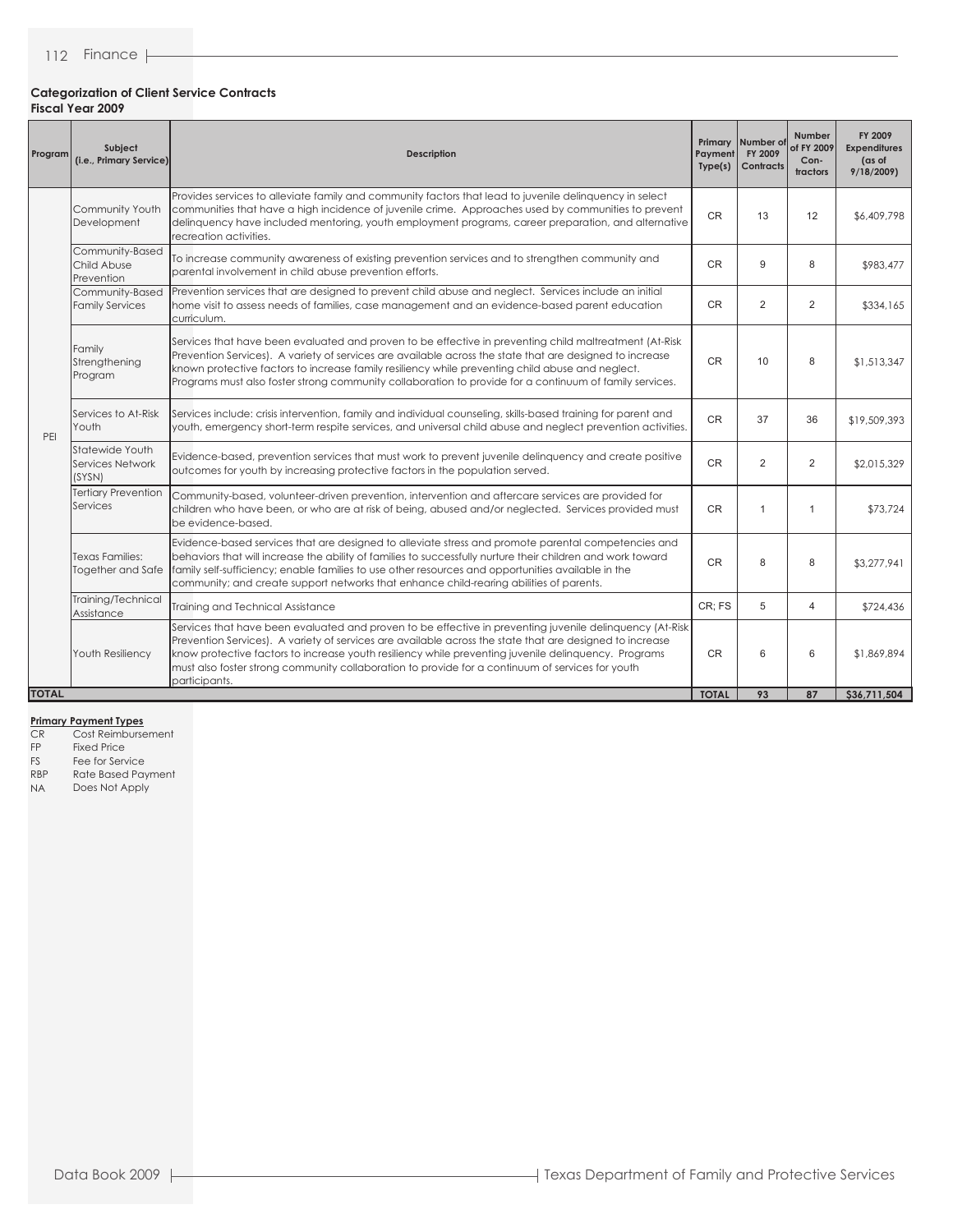| Program            | Subject<br>(i.e., Primary Service)                             | <b>Description</b>                                                                                                                                                                                                                                                                                                                                                                                                                                          | Primary<br>Payment<br>Type(s) | Number of<br>FY 2009<br>Contracts | Number<br>of FY 2009<br>Con-<br>tractors | FY 2009<br><b>Expenditures</b><br>(as of<br>9/18/2009 |
|--------------------|----------------------------------------------------------------|-------------------------------------------------------------------------------------------------------------------------------------------------------------------------------------------------------------------------------------------------------------------------------------------------------------------------------------------------------------------------------------------------------------------------------------------------------------|-------------------------------|-----------------------------------|------------------------------------------|-------------------------------------------------------|
|                    | Child Placing<br>Agency                                        | A person, including an organization, other than the parents of a child who plans for the placement of or<br>places a child in a child-care operation or adoptive home. A CPA is a licensed residential child-care<br>operation that may verify and regulate its own homes subject to DFPS minimum standard rules.                                                                                                                                           | <b>RBP</b>                    | 119                               | 107                                      | \$219,177,595                                         |
| <b>RCC</b>         | Child Specific<br>Residential<br>Contract                      | A contract with a residential operation that provides services to one child.                                                                                                                                                                                                                                                                                                                                                                                | RBP; FS                       | 110                               | 28                                       | \$5,108,553                                           |
|                    | Operation (GRO)<br><b>Basic Child Care</b>                     | A residential child-care operation that provides child care for 13 or more children or young adults. The<br>General Residential care may include treatment services and/or programmatic services. These operations include formerly<br>titled emergency shelters, operations providing basic child care, operations serving children with mental<br>retardation, and halfway houses. A residential treatment center is not a general residential operation. | <b>RBP</b>                    | 42                                | 41                                       | \$19,361,076                                          |
|                    | <b>GRO Basic Child</b><br>Care and<br><b>Emergency Shelter</b> | A residential child-care operation that provides child care for 13 or more children or young adults. The<br>care may include treatment services and/or programmatic services. These operations include<br>emergency care services.                                                                                                                                                                                                                          | <b>RBP</b>                    | $\overline{2}$                    | 2                                        | \$538,227                                             |
|                    | <b>GRO</b> Emergency<br>Shelter                                | A residential child-care operation that provides child care for 13 or more children or young adults. The<br>care may include treatment services and/or programmatic services. These operations include formerly<br>titled emergency shelters, operations providing basic child care, operations serving children with mental<br>retardation, and halfway houses. A residential treatment center is not a general residential operation.                     | <b>RBP</b>                    | 53                                | 51                                       | \$18,619,477                                          |
|                    | <b>GRO</b> Therapeutic<br>Camp                                 | An operation may provide Therapeutic Camp Services in which a camping program augments an<br>operation's treatment services with an experiential curriculum exclusively for a child with an emotional<br>disorder who has difficulty functioning in his home, school, or community. Therapeutic camp services are<br>only available to children 13 years and older.                                                                                         | <b>RBP</b>                    | $\overline{2}$                    | 2                                        | \$448,392                                             |
|                    | Independent Foster<br>Home                                     | An independent operation that provides care for up to 12 children up to the age of 18 years.                                                                                                                                                                                                                                                                                                                                                                | <b>RBP</b>                    | 8                                 | $\overline{7}$                           | \$652,766                                             |
|                    | Intensive<br>Psychiatric<br><b>Transition Program</b>          | Provides short-term mental health treatment and placement options for DFPS children with intensive<br>psychiatric needs at the time of release from a psychiatric hospitalization or as an alternative to an<br>imminent psychiatric hospitalization.                                                                                                                                                                                                       |                               | 9                                 | 8                                        | \$2,265,115                                           |
|                    | Non-Financial<br><b>Residential Care</b>                       | A residential facility, licensed by DFPS, who provides the program of services without receiving the daily<br>reimbursement from DFPS.                                                                                                                                                                                                                                                                                                                      | <b>RBP</b>                    | 10                                | 8                                        | \$0                                                   |
|                    | Residential<br><b>Treatment Center</b>                         | An operation that exclusively provides care and treatment services for emotional disorders for 13 or more<br>children up to the age of 18 years.                                                                                                                                                                                                                                                                                                            | <b>RBP</b>                    | 70                                | 61                                       | \$62,675,201                                          |
|                    | Other                                                          | Waco Center for Youth; Women's Shelter (FLDS)                                                                                                                                                                                                                                                                                                                                                                                                               | <b>RBP</b>                    | $\overline{2}$                    | 2                                        | \$906,386                                             |
| <b>TOTAL</b>       |                                                                |                                                                                                                                                                                                                                                                                                                                                                                                                                                             | <b>TOTAL</b>                  | 427                               | 317                                      | \$329,752,790                                         |
| <b>GRAND TOTAL</b> |                                                                |                                                                                                                                                                                                                                                                                                                                                                                                                                                             | <b>GRAND TOTAL</b>            | 2752                              | 2361                                     | \$481,230,100                                         |

#### **Primary Payment Types**

CR Cost Reimbursement

FP Fixed Price<br>FS Fee for Serv

FS Fee for Service<br>RBP Rate Based Pay RBP Rate Based Payment<br>NA Does Not Apply

Does Not Apply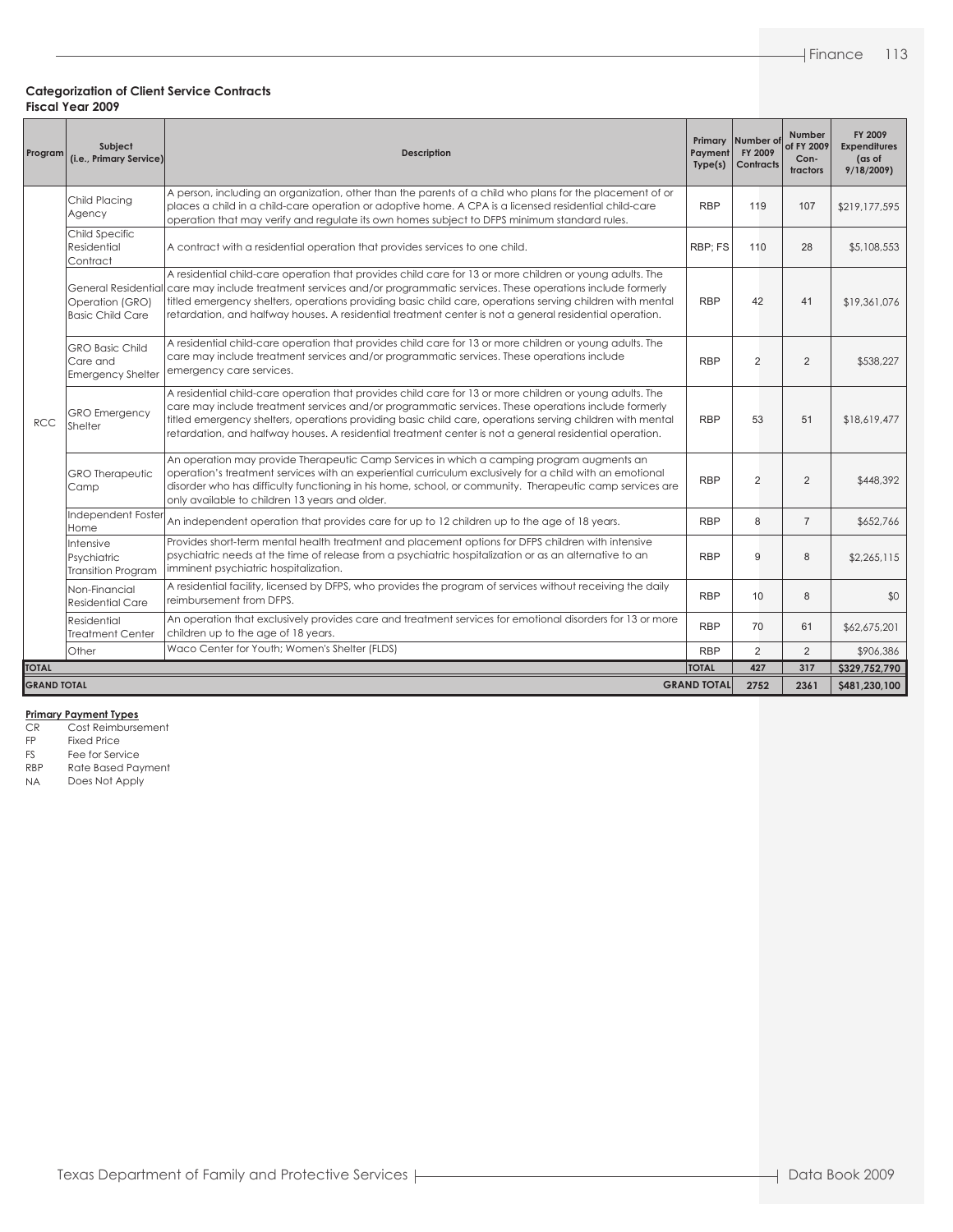### **Texas Department of Family and Protective Services**

### **Cost per Service\* by Fiscal Year**

| <b>Statewide Intake Services</b>                                       | 2005       | 2006       | 2007       | 2008       | 2009       |
|------------------------------------------------------------------------|------------|------------|------------|------------|------------|
| Average cost per SWI Report of Abuse & Neglect                         | \$38.96    | \$44.19    | \$47.18    | \$50.33    | \$54.54    |
| <b>CPS Direct Delivery Services</b>                                    |            |            |            |            |            |
| Average Daily CPS Cost (All Stages)                                    | \$6.21     | \$7.30     | \$9.79     | \$9.59     | \$10.70    |
| <b>TWC Foster Day Care</b>                                             |            |            |            |            |            |
| Average Daily Cost for TWC Foster Day Care Services                    | \$19.02    | \$18.65    | \$18.92    | \$18.57    | \$21.02    |
| <b>TWC Protective Day Care</b>                                         |            |            |            |            |            |
| Average Daily Cost for TWC Protective Day Care Services                | \$19.18    | \$20.37    | \$19.49    | \$21.16    | \$22.85    |
| <b>Adoption Purchased Services</b>                                     |            |            |            |            |            |
| Average Monthly Cost per Child: Adoption Placement Purchased Services  | \$3,808.62 | \$3,651.51 | \$2,951.59 | \$3,016.15 | \$3,499.88 |
| <b>Post Adoption Purchased Services</b>                                |            |            |            |            |            |
| Average Cost per Client Receiving CPS Post-Adoption Purchased Services | \$279.00   | \$280.13   | \$292.38   | \$273.32   | \$287.91   |
| <b>PAL Purchased Services</b>                                          |            |            |            |            |            |
| Average Cost per Youth: Preparation for Adult Living Services          | \$446.04   | \$438.19   | \$509.91   | \$466.37   | \$528.62   |
| <b>Substance Abuse Purchased Services</b>                              |            |            |            |            |            |
| Average Monthly Cost per Client: Substance Abuse Purchased Services    | \$55.58    | \$62.00    | \$65.57    | \$55.62    | \$62.88    |
| <b>Other CPS Purchased Services</b>                                    |            |            |            |            |            |
| Average Monthly Cost per Client: Other CPS Purchased Services          | \$232.08   | \$260.60   | \$295.98   | \$304.03   | \$352.44   |
| <b>Foster Care &amp; Relative Care Payments</b>                        |            |            |            |            |            |
| Average Monthly Payment per Child (FTE) in Paid Foster Care            | \$1,638.96 | \$1,646.71 | \$1,652.72 | \$1,774.92 | \$1,848.03 |
| Average Monthly Cost per Child: Caregiver Monetary Assistance          | n/a        | \$626.42   | \$899.81   | \$784.70   | \$677.12   |
| <b>Adoption Subsidy Payments</b>                                       |            |            |            |            |            |
| Average Monthly Payment per Adoption Subsidy                           | \$469.21   | \$458.88   | \$450.96   | \$443.54   | \$437.36   |
| Services to At-Risk Youth Program                                      |            |            |            |            |            |
| Average Monthly Cost per STAR Youth Served                             | \$286.17   | \$278.91   | \$288.99   | \$297.89   | \$299.95   |
| <b>Community Youth Development Program</b>                             |            |            |            |            |            |
| Average Monthly Cost per CYD Youth Served                              | \$62.98    | \$92.69    | \$177.02   | \$138.97   | \$84.06    |
| <b>Texas Families Program</b>                                          |            |            |            |            |            |
| Average Monthly Cost per Family Served in the Texas Families Program   | \$86.43    | \$107.25   | \$423.16   | \$289.49   | \$275.62   |
| <b>APS Direct Delivery Services</b>                                    |            |            |            |            |            |
| Average Daily APS Cost (All Stages)                                    | \$5.21     | \$5.26     | \$7.33     | \$8.69     | \$8.54     |
| <b>MH and MR Investigations</b>                                        |            |            |            |            |            |
| Average Monthly Cost per Investigation in MH and MR Settings           | \$393.38   | \$480.39   | \$489.80   | \$470.58   | \$460.94   |
| <b>Child Care Regulation</b>                                           |            |            |            |            |            |
| Average Cost per Issuance                                              | \$646.64   | \$855.13   | \$1,238.29 | \$329.47   | \$543.51   |
| Average Cost per Inspection                                            | \$210.04   | \$229.32   | \$191.44   | \$276.55   | \$286.01   |
| Average Cost per Complaint Resolved                                    | \$552.15   | \$555.12   | \$584.16   | \$329.77   | \$414.74   |

*\*Note: This data reflects the estimate of the cost of service at the time of final reporting for a fiscal year. Expenditure data can continue to be reported for another two fiscal years after the final report, therefore, subsequent agency reports could be different from this data.*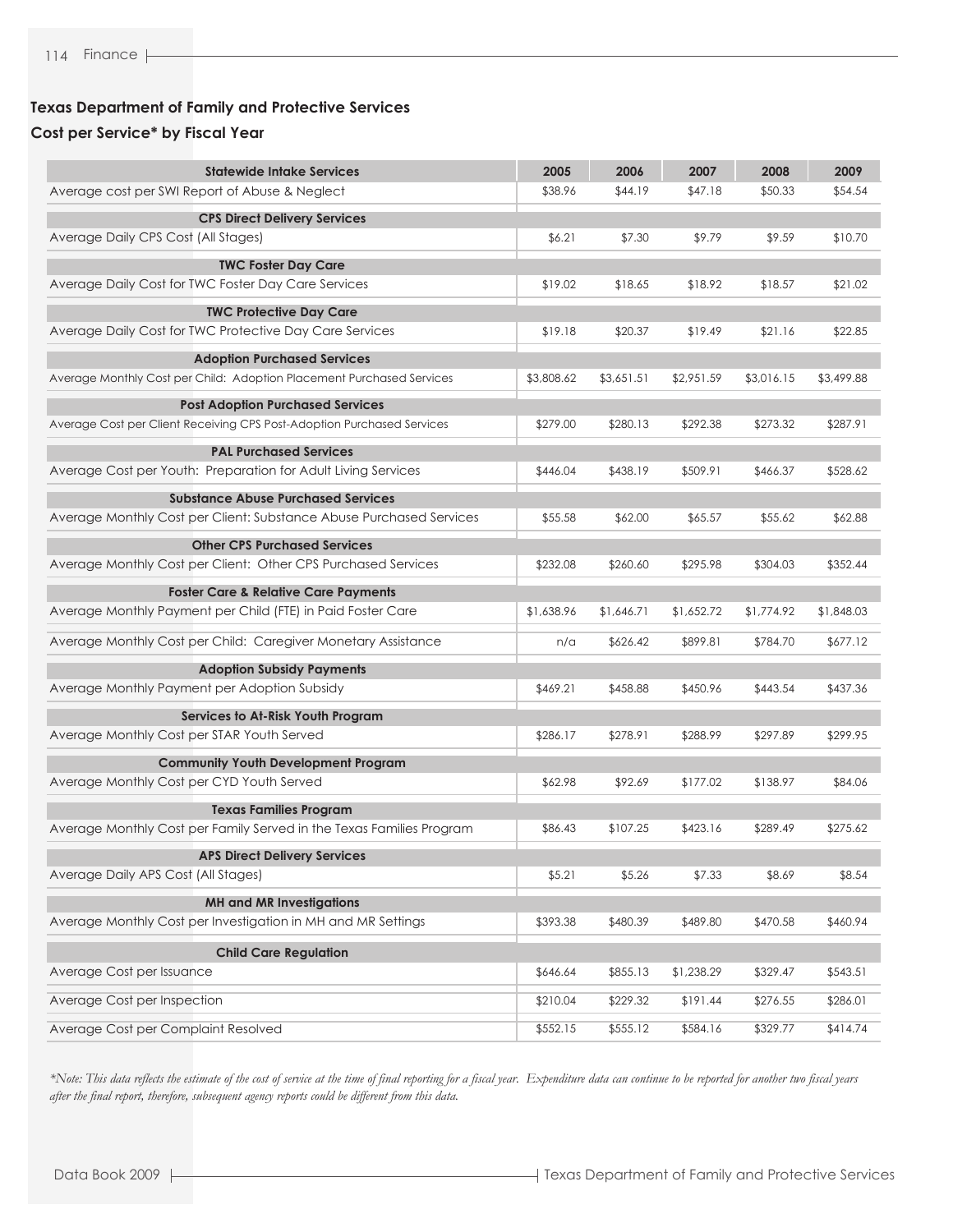### **Purchased Client Services Delivered in APS In-Home Validated Cases by Region Fiscal Year 2009**

| <b>Region</b> | <b>Assistance</b> | <b>Environment</b> | <b>Medical</b> |
|---------------|-------------------|--------------------|----------------|
| 1 Lubbock     | \$253,523.67      | \$187,603.45       | \$76,295.81    |
| 2 Abilene     | 238,706.34        | 151,857.79         | 170.359.64     |
| 3 Arlington   | 401,000.46        | 272,755.48         | 189, 313, 72   |
| 4 Tyler       | 209,923.28        | 89,736.40          | 103,414.91     |
| 5 Beaumont    | 144,400.58        | 149.250.54         | 96.201.10      |
| 6 Houston     | 701,461.34        | 268,127,13         | 222.772.76     |
| 7 Austin      | 117,843.32        | 45,575.90          | 61,677.14      |
| 8 San Antonio | 311,988.35        | 93,689.45          | 164,951.16     |
| 9 Midland     | 126,512.38        | 183,099.73         | 64,407.53      |
| 10 El Paso    | 28,264.08         | 17,282.95          | 53,597.87      |
| 11 Edinburg   | 229,106.26        | 148,177.88         | 122,192.41     |
| State Total   | \$2,762,730.06    | \$1,607,156.70     | \$1,325,184.05 |

| <b>Region</b> | <b>Other</b> | <b>Residential</b> | <b>Services</b> | <b>Total</b>   |
|---------------|--------------|--------------------|-----------------|----------------|
| 1 Lubbock     | \$8,294.94   | \$34,845.44        |                 | \$560,563.31   |
| 2 Abilene     | 14,201.15    | 9,031.90           | \$349.99        | 584,506.81     |
| 3 Arlington   | 14,781.95    | 109,473.59         | 332.53          | 987,657,73     |
| 4 Tyler       | 9,430.85     | 8.956.19           |                 | 421,461.63     |
| 5 Beaumont    | 6,490.00     | 17,419.17          |                 | 413,761.39     |
| 6 Houston     | 16,283.90    | 78,424.86          |                 | 1,287,069.99   |
| 7 Austin      | 6,513.35     | 75,742.37          | 200.00          | 307,552.08     |
| 8 San Antonio | 3,982.00     | 158,238.41         | 162.50          | 733,011.87     |
| 9 Midland     | 8,890.85     | 25,912.08          |                 | 408,822.57     |
| 10 El Paso    | 4,530.35     | 171,086.03         |                 | 274,761.28     |
| 11 Edinburg   | 1,160.00     | 152,327.36         | 183.60          | 653.147.51     |
| State Total   | \$94,559.34  | \$841,457.40       | \$1,228.62      | \$6,632,316.17 |

**Note :** *Clients in validated cases may receive more than one service. Examples of the above described services may include:* **Assistance** *- utilities, rent, personal care services and transportation, etc.* **Environment** *- animal control, extermination, appliances, and home repair, etc.* **Medical** *- medical supplies, medication, and adaptive equipement, etc.* **Residential** *- temporary room and board, emergency shelter and adult foster care, etc.* **Services** *- home delivered meals and emergency response services, etc.*

*Note: data as of 11/7/09*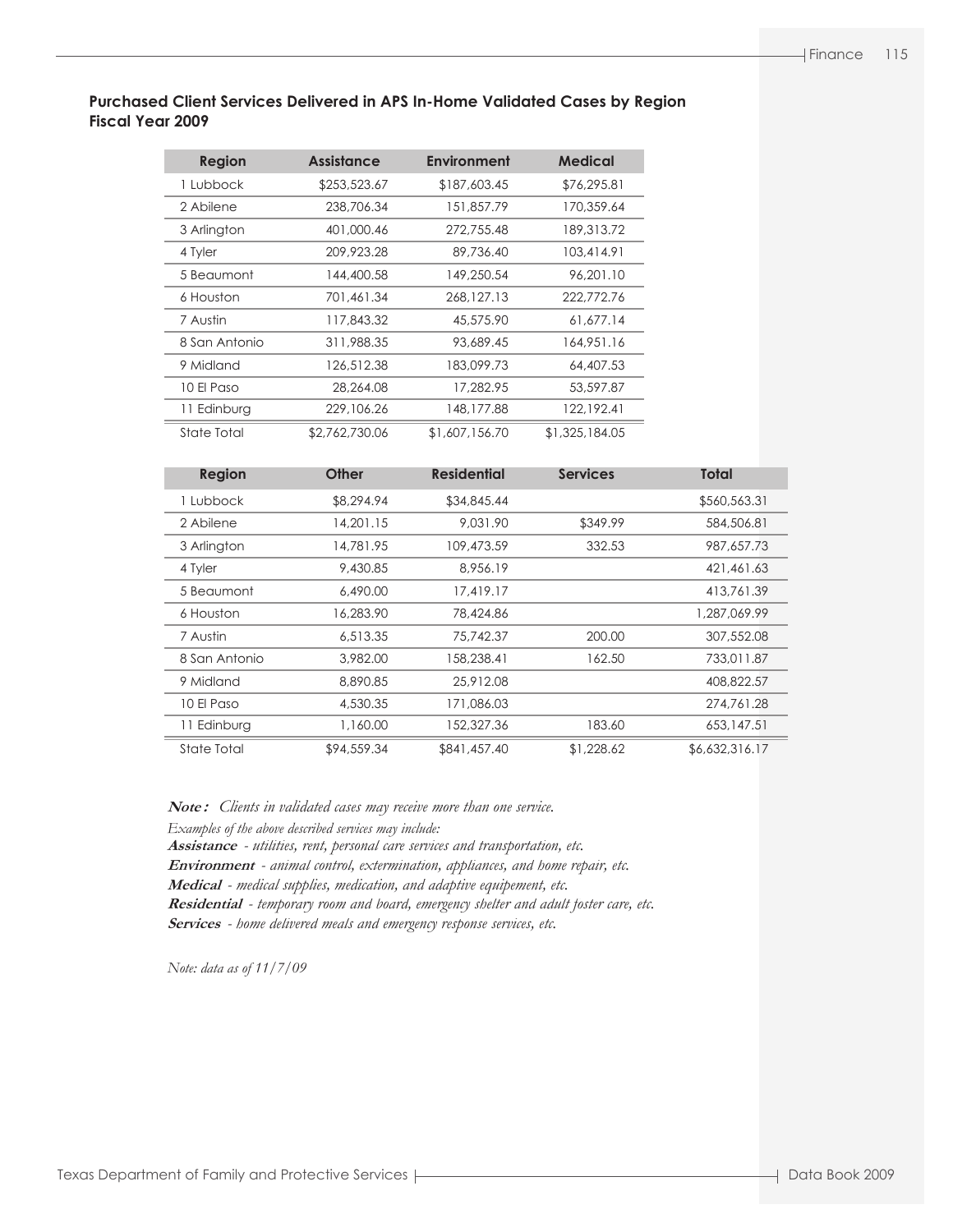### 116 Finance

### **CPS Expenditures\* Fiscal Year 2009**

| <b>CPS Categories</b>                | FY 2009 Expenditures |
|--------------------------------------|----------------------|
| <b>Substitute Care Services</b>      | \$44,160,674.41      |
| <b>Evaluation/Treatment Services</b> | 23,158,502.80        |
| Title IV-E                           | 14,952,878.51        |
| <b>Adoption</b>                      | 7,593,235,00         |
| Other                                | 6.749.309.91         |
| <b>Studies/Assessments</b>           | 5,981,180,33         |
| <b>Client Support Services</b>       | 5.221.824.76         |
| <b>Program Support Services</b>      | 557.624.04           |
| Total                                | \$108,375,229.76     |

### **CPS Children in Residential Child Care Facilities\* Fiscal Year 2009**

| <b>RCC Services</b>                               | FY 2009 Expenditures |
|---------------------------------------------------|----------------------|
| <b>Child Placing Agency</b>                       | \$219,177,594.61     |
| <b>Residential Treatment Center</b>               | 63,581,587,23        |
| <b>GRO Basic Child Care</b>                       | 19,361,076.40        |
| <b>GRO Emergency Shelter</b>                      | 18,619,477.09        |
| <b>Child Specific Residential Contract</b>        | 5,108,552.92         |
| <b>Intensive Psychiatric Transition Program</b>   | 2.265.115.48         |
| <b>Independent Foster Home</b>                    | 652.766.44           |
| <b>GRO Basic Child Care and Emergency Shelter</b> | 538,227.41           |
| <b>GRO Therapeutic Camp</b>                       | 448,392.20           |
| Total                                             | \$329,752,789.78     |

*Note: This is not a cost for the Child Care Licensing Program.*

# **Prevention and Early Intervention Expenditures\***

| <b>PEI Programs</b>                            | <b>FY 2009 Expenditures</b>     |
|------------------------------------------------|---------------------------------|
| Services to At-Risk Youth                      | \$19,509,393.45                 |
| <b>Community Youth Development</b>             | 6,409,798.48                    |
| <b>Texas Families: Together and Safe</b>       | 3,277,940.79                    |
| <b>Youth Resiliency</b>                        | 1,869,893.75                    |
| <b>Family Strengthening Program</b>            | 1,513,347.05                    |
| <b>Community-Based Child Abuse Prevention</b>  | 983,476.85                      |
| <b>Community-Based At-Risk Family Services</b> | 334,164.56                      |
| <b>Training and Technical Assistance</b>       | 724,435.97                      |
| <b>Texas Runaway and Youth Hotlines</b>        | 270,861.24                      |
| <b>Statewide Youth Services Network (SYSN)</b> | 2.015.328.89                    |
| <b>Tertiary Child Abuse Prevention</b>         | 73,723.82                       |
|                                                | <b>Total</b><br>\$36,982,364.85 |